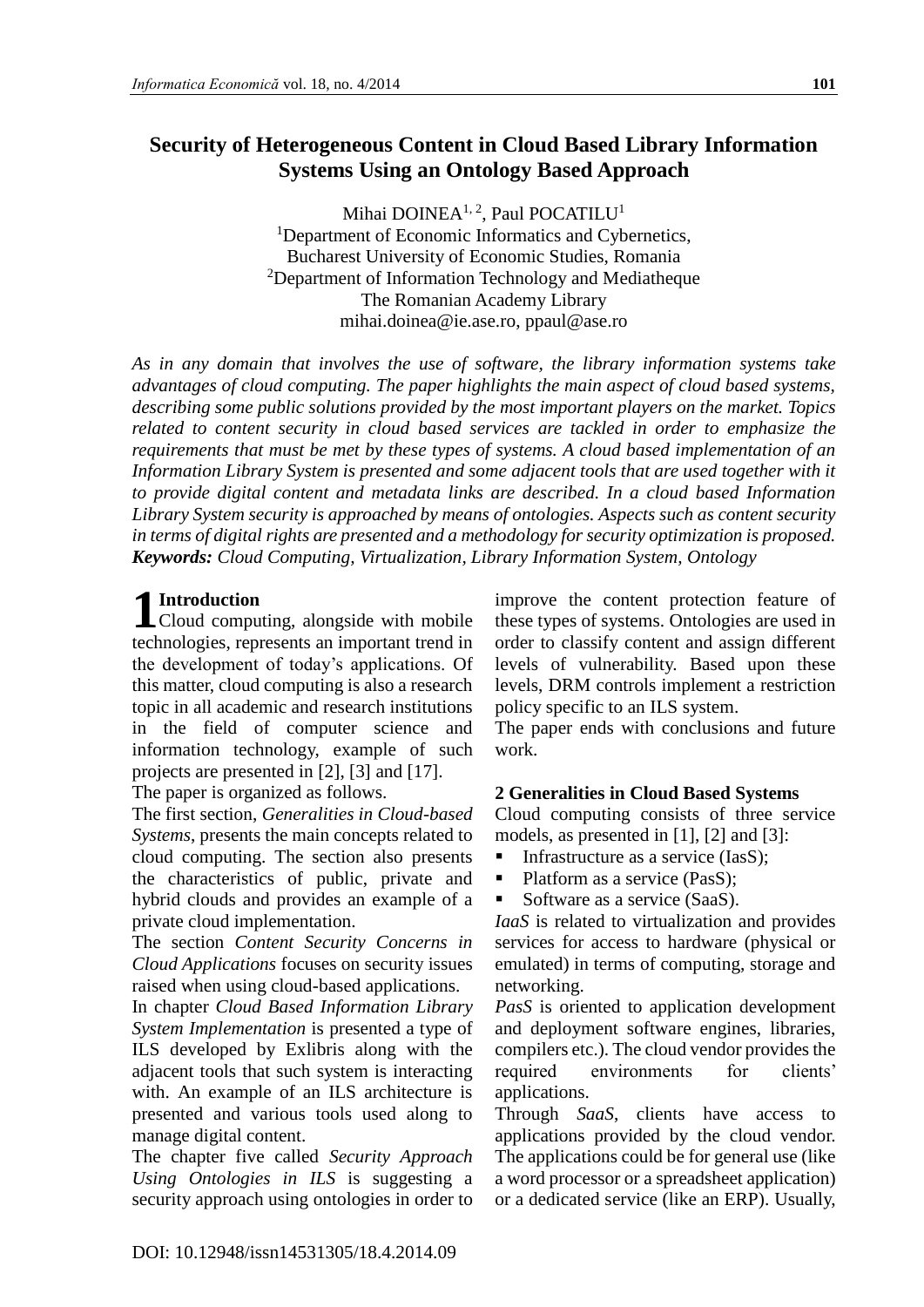the client uses a Web browser to access the applications.

Another important characteristic of cloud computing is represented by the deployment models [4]. In a *public cloud*, services and resources are available to everyone and several clients share the infrastructure. In a *private cloud*, the clients don't share the resources with anyone. There is also the *hybrid cloud*, a mix between public and private cloud.

From a technical perspective, several key concepts related to cloud computing have to be presented.

The cloud is based on *nodes* that are physical or virtual machines (VMs). The nodes are grouped in *clusters*. The virtualization is controlled by a *hypervisor* that creates and monitors virtual machines running on a physical server. As examples of hypervisors are mentioned Hyper-V, KVM, VirtualBox, VMWare, Xen etc.

The clients of cloud applications can run on mobile devices, on desktop computers or on servers. This also leads to a new domain, Mobile Cloud Computing as highlighted in [5] and represents an important development field.

### **2.1 Public Cloud Computing Solutions**

One of the most important advantage of using cloud computing is the organizations don't have to invest in datacenters, infrastructure and software, they will be only the services they use [2], [6].

Today, there are numerous cloud solutions vendors. According to [7], in Q3 2014 Amazon is the biggest cloud provider (27%), followed by Microsoft (10%), IBM (7%), Google, salesforce, and Rackspace. Cloud vendors are specialized on a specific service or they sell several services. Table 1 presents several services of the most important cloud vendors of this specific market.

| <b>Provider</b>      | <b>IaaS</b>              | PaaS                  | <b>SaaS</b>                      |  |
|----------------------|--------------------------|-----------------------|----------------------------------|--|
| Amazon [8]           | Amzon EC2                | Elastic<br>Amazon     | Available<br><b>AWS</b><br>on    |  |
|                      | Amazon S3                | <b>Beanstalk</b>      | Marketplace                      |  |
| Google [9]           | Google Compute           | Google App Engine     | Google Apps                      |  |
| HP                   | <b>HP Public Cloud</b>   | Helion Public<br>HP   | Available<br>HP<br><sub>on</sub> |  |
|                      |                          | Application<br>Cloud  | Software Experience              |  |
|                      |                          | Platform as a Service | Center                           |  |
| <b>IBM</b>           | <b>IBM Cloud Managed</b> | <b>IBM Bluemix</b>    | Solution<br><b>IBM</b>           |  |
|                      | <b>Services</b>          |                       | Provider<br><b>IBM</b>           |  |
|                      | SoftLayer                |                       | Software as a Service            |  |
| Microsoft [10], [11] | <b>Windows Azure</b>     | <b>Windows Azure</b>  | Office 365                       |  |
| Oracle [12]          | <b>Oracle Compute</b>    | Oracle<br>Cloud       | Oracle<br>Applications           |  |
|                      |                          | PaaS                  | Cloud                            |  |
|                      |                          |                       | Oracle<br>Analytics              |  |
|                      |                          |                       | Cloud                            |  |
|                      |                          |                       | Oracle ERP Cloud etc.            |  |
| Rackspace            | Managed                  |                       |                                  |  |
|                      | Infrastructure           |                       |                                  |  |
| Salesforce.com       |                          | Salesforce1           | <b>Sales</b><br>force            |  |
|                      |                          | platforms             | automation and CRM               |  |

|  |  |  |  |  | Table 1 Examples of cloud providers and their services |  |  |  |
|--|--|--|--|--|--------------------------------------------------------|--|--|--|
|--|--|--|--|--|--------------------------------------------------------|--|--|--|

The prices vary per service and per unit of resource (hours, storage, traffic etc.). Most of public cloud vendors offer trials or a free of charge period for trying their services.

#### **2.2 Private Cloud Computing Solutions**

For an independent developer there are several open source solutions for implementing a private cloud as Google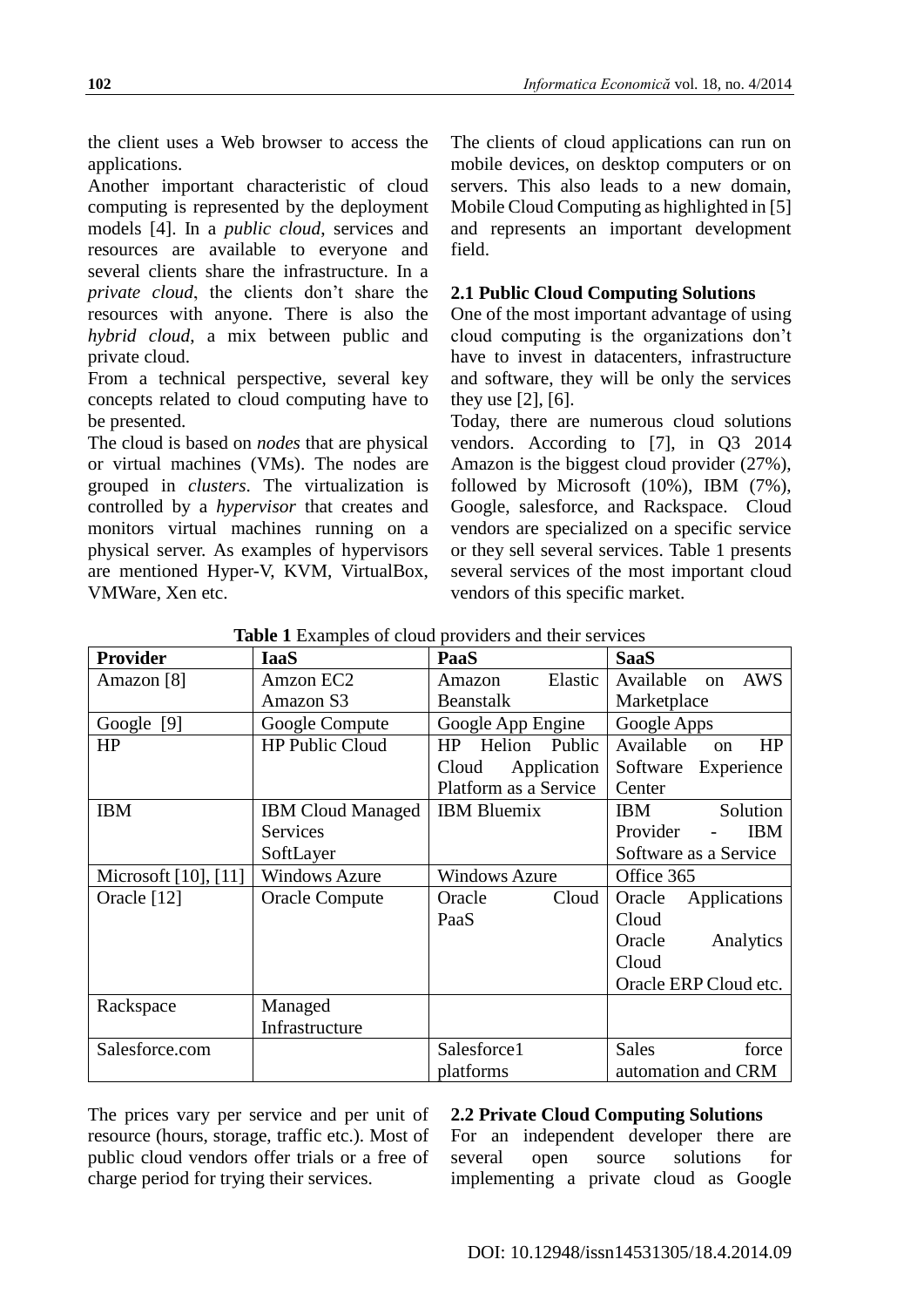Ganeti, Eucalyptus, OpenStack, CloudStack etc.

Google Ganeti is used for managing clusters of virtual servers [13]. Ganeti depends on virtualization platforms such as Zen and KVM and it includes functions for:

- Storage management;
- Installation of operating systems;
- Virtual systems control;
- **Migration between clusters.**

Eucalyptus [13] is open-source software used to build private clouds. The clouds are compatible with Amazon's AWS API. Eucalyptus comprises of several levels: nodes, cluster, cloud and user interface (UI) and application programming interface (API).

OpenStack is another option for building a

private or public cloud. Current release is Juno and it consists of several modules such as [14]:

- OpenStack Compute (Nova);
- OpenStack Dashboard (Horizon);
- OpenStack Identity (Keystone);
- OpenStack Networking (Neutron);
- OpenStack Block Storage (Cinder);
- OpenStack Orchestration (Heat);
- OpenStack Data Processing (Sahara).

OpenStack can be tested on a computer with VM by using the dedicated distribution devstack. Figure 1 presents the Horizon dashboard of an OpenStack installation. VirtualBox is the environment used to run this implementation of OpenStack.

| 000101                    |                                                                                                  | 192.168.1.25                                |                   | Ć                  |                                          | ô<br>中<br>$\theta$<br>l i |  |  |  |
|---------------------------|--------------------------------------------------------------------------------------------------|---------------------------------------------|-------------------|--------------------|------------------------------------------|---------------------------|--|--|--|
| openstack                 | <b>Rinvisible to admin -</b>                                                                     |                                             |                   |                    |                                          | $\triangle$ demo $=$      |  |  |  |
| $\lambda$<br>Project      | Overview                                                                                         |                                             |                   |                    |                                          |                           |  |  |  |
| Compute<br>$\overline{a}$ |                                                                                                  |                                             |                   |                    |                                          |                           |  |  |  |
| Overview                  | <b>Limit Summary</b>                                                                             |                                             |                   |                    |                                          |                           |  |  |  |
| Instances                 |                                                                                                  |                                             |                   |                    |                                          |                           |  |  |  |
| Volumes.                  |                                                                                                  |                                             |                   |                    |                                          |                           |  |  |  |
| Images                    | Instances                                                                                        | <b>VCPUs</b>                                | RAM               |                    | Floating IPs                             | <b>Security Groups</b>    |  |  |  |
| Access & Security         | Used 1 of 10                                                                                     | Used 1 of 20                                | Used 64MB of 50GB |                    | Used 0 of 10                             | Used 1 of 10              |  |  |  |
| Orchestration<br>٠        |                                                                                                  |                                             |                   |                    |                                          |                           |  |  |  |
| <b>Identity</b><br>۳      |                                                                                                  |                                             |                   |                    |                                          |                           |  |  |  |
|                           |                                                                                                  |                                             |                   |                    |                                          |                           |  |  |  |
|                           | Volumes<br>Used 1 of 10                                                                          | <b>Volume Storage</b><br>Used 1GB of 1000GB |                   |                    |                                          |                           |  |  |  |
|                           |                                                                                                  |                                             |                   |                    |                                          |                           |  |  |  |
|                           | <b>Usage Summary</b>                                                                             |                                             |                   |                    |                                          |                           |  |  |  |
|                           |                                                                                                  | Select a period of time to query its usage: |                   |                    |                                          |                           |  |  |  |
|                           | 2015-01-01<br>From:                                                                              | 2015-01-11<br>To:                           |                   | <b>Submt</b>       | The date should be in YYYY-mm-dd format. |                           |  |  |  |
|                           | Active Instances: 1 Active RAM: 64MB This Period's VCPU-Hours: 0.05 This Period's GB-Hours: 0.00 |                                             |                   |                    |                                          |                           |  |  |  |
|                           | Usage                                                                                            |                                             |                   |                    |                                          | & Download CSV Summary    |  |  |  |
|                           | <b>Instance Name</b>                                                                             | <b>VCPUs</b><br>Disk<br>RAM                 |                   | Time since created |                                          |                           |  |  |  |
|                           | <b>Instanta1</b>                                                                                 | 1                                           | <b>OBytes</b>     | 64MB               | 2 minutes                                |                           |  |  |  |
|                           | Displaying 1 Hem                                                                                 |                                             |                   |                    |                                          |                           |  |  |  |

**Fig 1**. OpenStack dashboard

OpenStack provides several services like compute, image and storage [15].

An information library system can be implemented on a private cloud solution based on its current infrastructure and presented

solutions represent real alternatives. Another option is to use a public cloud services, depending on the existing requirements.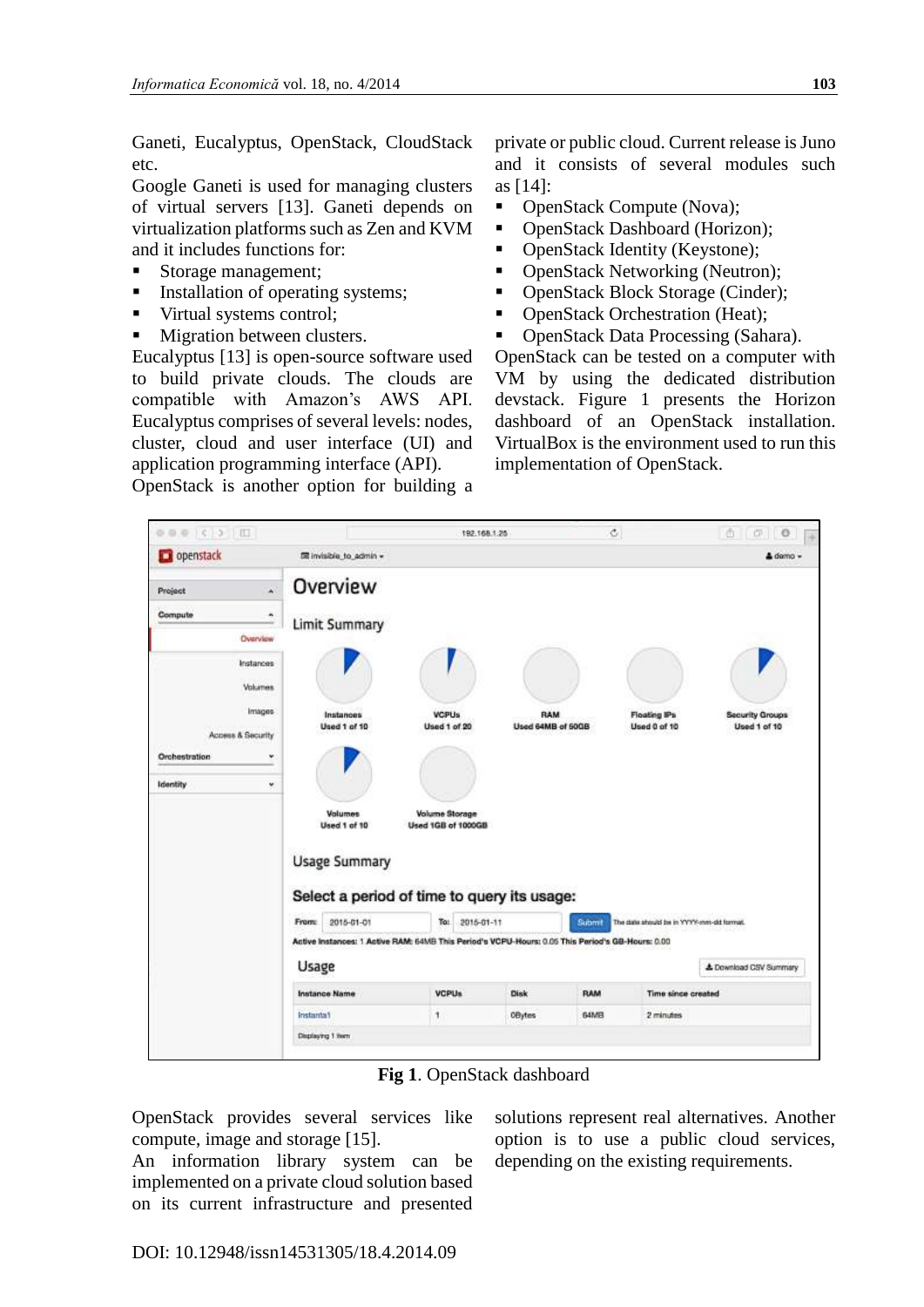## **3 Content Security Concerns in Cloud Applications**

Security represents an important aspect when using cloud-based applications. Security is an important area of research and technological development for cloud computing, and is supported by European Union funded projects [18].

Cloud based systems represent also an important part of the context of BigData and security issues do not avoid tangling things in this particular area. As stated in [21], one of the major security issues of BigData is represented by the risk associated with the intrusiveness with regards to the personal profile of a user. It is very simple in the current context, to profile a person from their digital records without their consent.

Security measures are split between the organization and the cloud provider. Their weight depends on the type of deployment: private, public or hybrid cloud.

For a private cloud managed by the organization, all the required security measures to be taken by the IT department, including network security. In a public cloud, the cloud provider applies most of the security measures. Also, cloud services users have an important role on selecting passwords and using theirs credentials (sharing with other colleagues, writing down on post-its etc.).

Regarding the security concerns, these are related to the user and to the cloud provider also, Figure 2.



**Fig 2**. Data security concerns

From the *user* point of view the main security issues could be:

- data and services availability; there could be period of services unavailability due to unexpected caused (power failure, untested applied updates etc.);
- unwanted access to data; unauthorized users could access and change sensitive data stored in cloud;
- data integrity; stored data can be corrupted due a power, communication for storage access failure.

On the users' side, they have to manage the credentials carefully, to choose a strong password and to change it regularly, to announce the support team regarding any unusual behavior or changes etc.

Regarding the *cloud provider*, the main security concern are related to:

data access; an unauthorized user (from

outside or inside the cloud organization) could access client data or users' connection data;

 services and data availability; internal or external causes could lead to unavailability of the cloud provider's services, that leading to unhappy clients:

Content security is assured by using encryption, monitoring access, implementing network security requirements, making data backups, spreading data on different clusters, etc.

Services runs on virtual machines similar to sandboxes in order to assure that there are no unwanted interaction between the clients of these services [19].

Every cloud solution vendor provides several security mechanisms in their software and infrastructure. For example, AWS instances, especially when used in Virtual Private Cloud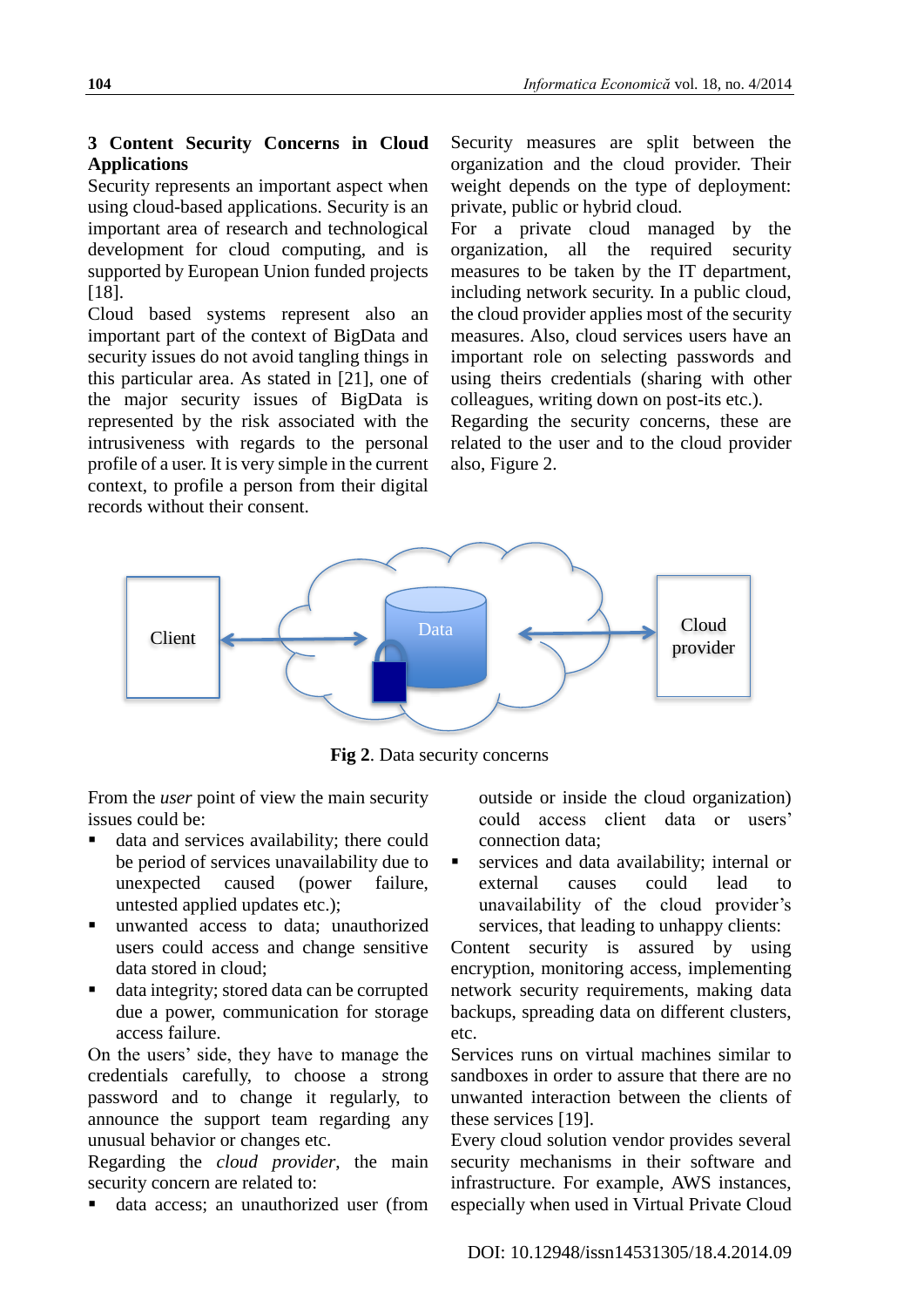(VPC), can be associated to security groups [20].

Regarding the client applications, these vary from lightweight applications like Web browsers (for mobile or desktop) to dedicated client applications, developed for a specific service. Also, the protocols used for data transfer influences the security model of the application. Proprietary protocols requires specific security measures, having in mind that they are used in a special context and where other protocols are not usable.

#### **4 Cloud Based Information Library System Implementation**

An **I**nformation **L**ibrary **S**ystem, also known as an ILS, must provide multiple service solutions for different types of activities underrun in libraries, museums or archives, based on the support of different software tools that are interconnected with each other. Such powerful tools for ILS systems are developed by Exlibris with an experience of more than 20 years starting with mainframe software dedicated to library services, continuing with distributed systems implemented in client-server architecture and now developing a cloud based infrastructure for library management. LIBISnet is a library network of more than 30 members such as government institutions, public and private organizations. As a service supplier such network must be involved in a lot of projects to be able to identify, design and implement reliable and complete solutions for library systems. Projects such VEP, Europeana inside, Flandrica or Open Vlacc which is one of LIBIS network's biggest ongoing project contribute to the community with ideas and knowledge in order to find as many efficient solutions as possible for the ILS. Open Vlacc represents a bibliographic pool organized as a centralized catalog. Combined with local data and holdings it creates the so called PBS, Provincial Library System, used for public libraries. Open Vlacc is a central catalog of public libraries within the Flanders region being automatically feed by CDR and Boekenbank records.

In the PBS network there are around 30

members of the Belgian "Vlaams-Brabant" province. The PBS network supports access to the online collections, users can see the location of the digital material and submit a loan request. The PBS network is based on an ILS, Aleph v21 running as a client – server architecture, which manages the entire network, structuring the content into different databases according to each one's functionality. The bibliographic records are stored in PBS01 database with records structured in different logical sets based on their physical location.

An example of a cloud based Information Library System is ALMA developed by Exlibris which aims to be the successor of the current client-server product called Aleph which handles a large number of documents, around 7.3 million with a number of copies around 2.3 million. The PBS network is aiming for ALMA integration in order to offer support via a SaaS, System as a Service, platform in the near future.

LIBIS as a development partner of ALMA started the integration of this Unified Resource Management system early in 2014, having on top a Unified Resource Discovery and Delivery system, Primo based, called Limo, as depicted in the Figure 3.



**Fig. 3.** Architecture of the Library Systems

ALMA is designed to support all library processes starting with data selection, acquisition, metadata management, fulfillment, digitization, resource sharing and ending with external integration into other types of systems.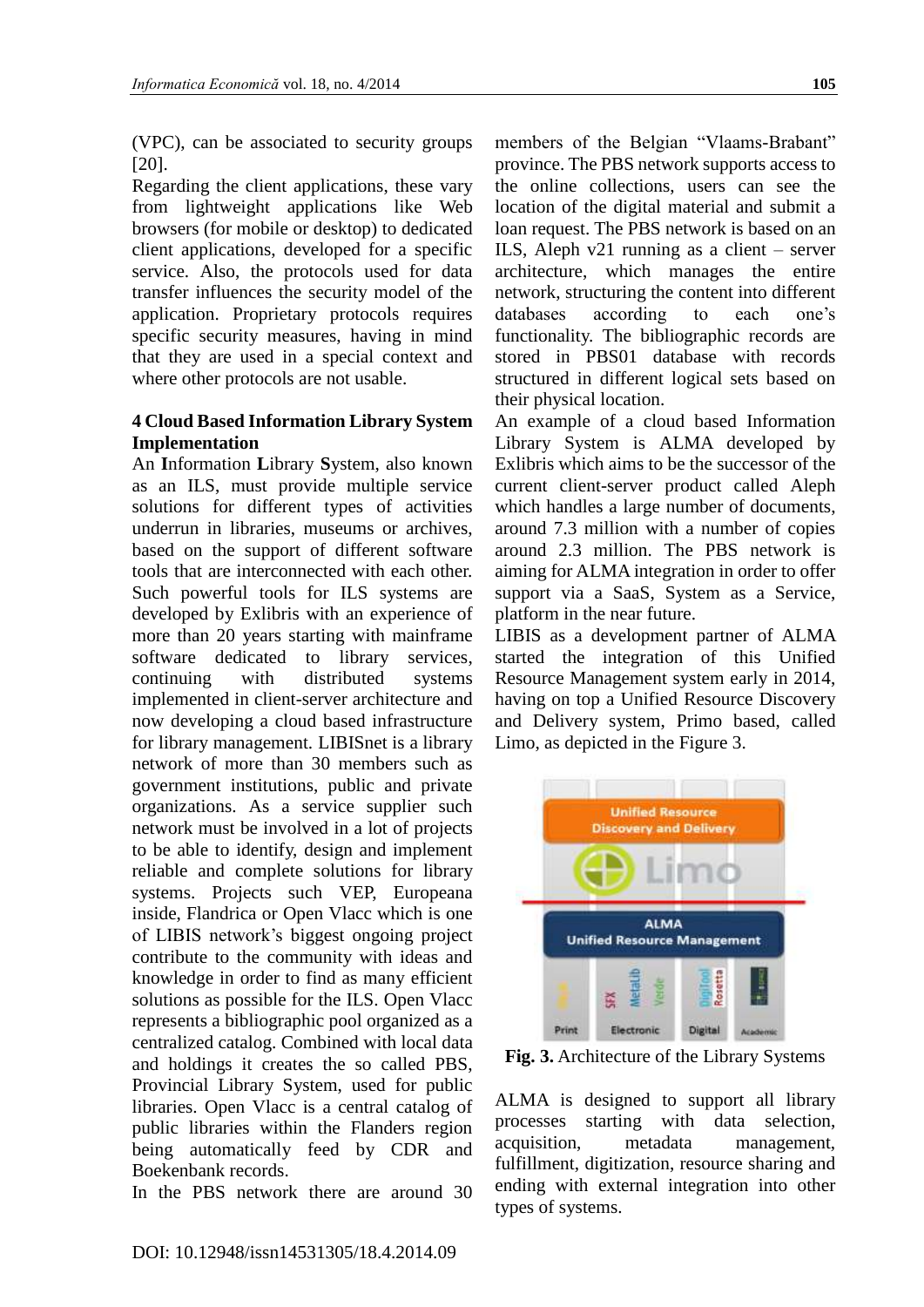The main advantages of the ALMA implementation are represented by the shifting from a client-server architecture to the cloud based paradigm, on which the most important focus is given to the electronic resources aiming new expectations regarding the availability characteristic and a more powerful statistic engine which could reveal the areas that need a strategic approach in order to gain efficiency. An important feature of ALMA is considered to be the user driven acquisition process based on which libraries will tend to buy and include in their catalogs, titles that are requested by the users and less materials that are not relevant for their target group. This can be achieved also based on another important feature, the analytics engine, which, due to its multi-tenancy characteristic, can easily output relevant statistics about what materials are the most viewed and benchmarking about system performances.

A cloud based library information system is based upon other services that can provide rich content as input for the system. Besides the content that can come as a result of a digitization process, the ILS needs also the related metadata in order to be able to described the electronically ingested material. OCR, **O**ptical **C**haracter **R**ecognition, and NER, **N**ame **E**ntity **R**ecognition, are tools created inside the SUCCEED project (Support Action Centre of Competence in Digitization) for digitization purposes. The scope is to improve the OCR tools for historical texts in an automated manner as possible. The NER tools was designed for persons, organizations and locations identification inside the text that was processed with OCR tools. The workflow implemented in order to achieve the proposed results has the following stages:

- $\blacksquare$  Digitization the stage in which the physical materials are digitized, transformed from their physical form into electronic materials stored as images;
- Attestation create a ground truth for the OCR evaluation; the ground truth represents how a page must look;
- Set evaluation create training and test sets using the attestation output;
- Quality improvement the stage that trains the OCR system to recognized special characters by using a special dictionary provided by the INL, Institute of Dutch Lexicology; the output of this stage represent the model used in OCR process;
- Executing OCR the actual process of extracting characters from an image document.

When implementing the workflow the results were around 80% correct recognition and also around 80% name entities found which demonstrates the success of this project. There are also some drawbacks of the system on which more attention must be given, in terms of book customization. Some stages need to be reevaluated when changing the digital material in order to recalibrate the system to the new book format.

The digitization process starts with tools like OCR and NER and the digital material is stored in archives or presented to the end users. For creating metadata in ALMA in order to connect digital content with associated records, the specialists make use of Digicorder using the Filemaker application. The application is used to describe the content of a book such as details of figures and tables, to number automatically the pages from the book, to add certain notes that appear in the original book and can't be easily reflected in the digital material. The application also describes the chapters' structure creating an automatically content that serves as guidance for mapping the digital content reflected by the scanned images. The output is ingested in LIAS which is an archiving instrument based on Rosetta, the Digitool successor for online visualization.

The term LIAS refers to the LIBIS application/services stack for archives. The central digital repository for archiving is integrated with domain-specific metadata management system for providing archiving capabilities for libraries and as well for museums. LIAS implements a hierarchical structure, provides content-specific delivery mechanisms and enforces access rights policies to prevent unauthorized access to the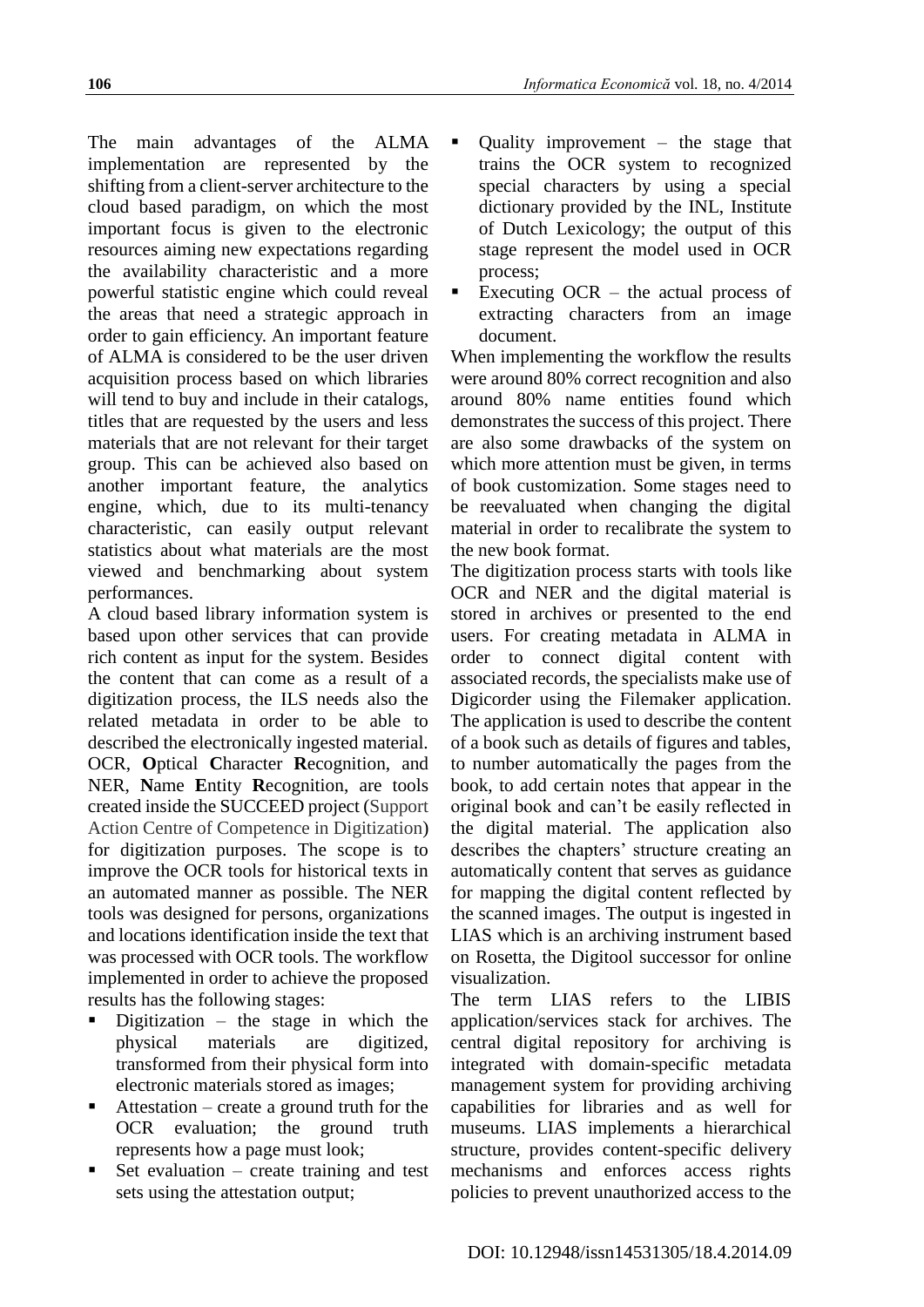digital content. LIRIAS is an academic archiving tool for researchers' publications affiliated to academia or research institutions. LIRIAS is an open access tool ranked worldwide in the ranking of the institutional repositories. This tool is used to archive all types of research output to which it attributes a unique identifier called a handle, worldwide visible. Also for digital preservation purposes, Rosetta tool is used to enable the university to meet long-term preservation needs of its digital content from libraries, archives and museums.

In order to facilitate content delivery to the other cultural projects such as Europeana inside project, a so called Metadata Interoperability Framework, MIF, can be used. The feeding process involves metadata definition, preview and validation feature, data push services based on Sword as well as OAI-PMH based data pull services and also mapping and transformation support. LIBIS also developed the LibisCoDe that supports transformation services from MARC to EDM and LIDO to EDM to be able to facilitate a successful metadata ingesting process of records exported from their system into the Europeana. This features are provided as services for CMS integration or they can be used from a REST client.

LIMO is another example of a successful implementation of Exlibris Primo product. It helps users to search for printed and electronic publications from different sources. So the Limo implementation unifies search across all of the library resources, even across external resources from other content management systems. Using Limo one can search through the LIBISnet catalogue, the full academic repository called Lirias and the Primo Central containing data harvested from different publishers. As a discovery system Limo makes use of a simple user interface which doesn't affect the user search query. It uses the Apache Lucene Core, a high-performance, full-featured text search engine defining a custom XML format for rules normalization called PNX, Primo XML file. Limo defines facets objects through which content can be filtered by different criteria that

comprehensively describes a set of data.

## **5 Security Approach Using Ontologies in ILS**

The primary role of an ILS is to manage all the electronic and non-electronic resources within a cultural institution in terms of the following undertaken processes acquisition, storage, retrieval, processing and sharing.

An ILS is based on data stored in systems especially designed to allow the most important operations upon them. ILS information can be used for analysis, retrieval, classification, usage, dissemination, extraction, knowledge generation.

The information from an ILS can be accessed through an **O**nline **P**ublic **A**ccess **C**atalog, called OPAC which allows users to retrieve, filter, save or export the results provided by the online interface.

An important feature of an Information Library System is the ability to provide input, in terms of information, to specialized software equipment, such as data mining systems in order to create knowledge. A virtual library is a nursery for obtaining knowledge, so valuable in the actual context, Figure 4.



**Fig. 4.** Knowledge generation flow

The security is very important in this type of systems because any mismatch between the data stored in the virtual library and the actual reality can lead to propagations that could alter important processes that are based on those data.

So the following security characteristics must be maintained for such systems:

- integrity data can't be altered by an external entity that has not the permission to do so;
- availability the feature that allows users to dispose of information at any time from any place, if the systems allows it;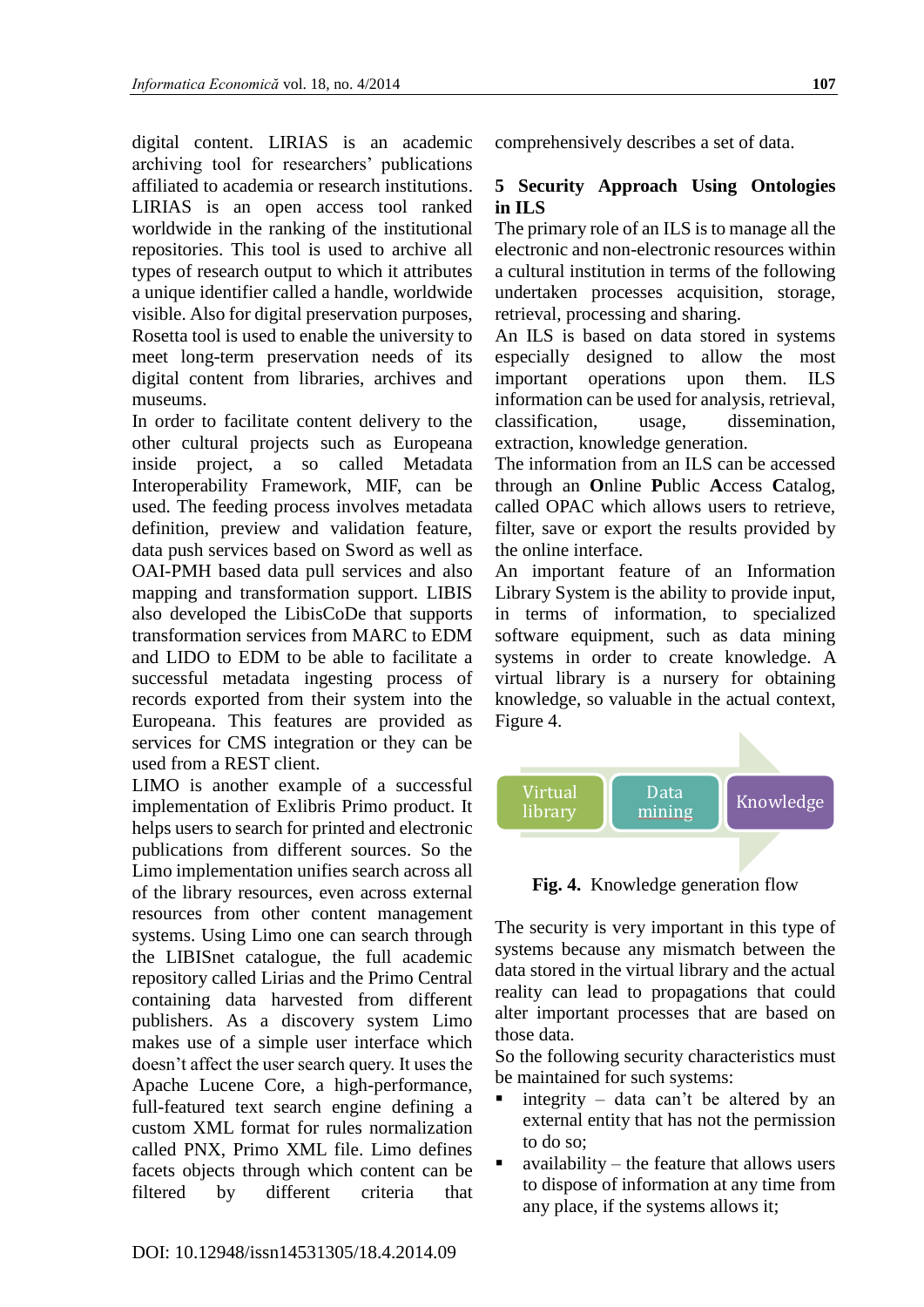- confidentiality data that is inaccessible to users that have not the right to see it, is protected by passwords or is stored in an encryption form;
- authenticity says either the data is authentic or not, if the source from which was retrieved is actually the true owner of it;
- non-repudiation the ability to create an indissoluble relation between the owner and the data that's shared;
- possession is the feature that allows an owner to be in control of its data at any moment in time;
- utility assures that data can be used if the owner is able to access it, regardless of other restrictions that are applied to it.

The use on ontologies comes to optimize a security aspect that is very sensitive to the external perception of the ownership of the information retrieved from an ILS. That means to create an instrument that can track digital materials from its source to whatever location it was used in. This will compel others that make use of the retrieved information to include references to the true owner if they want to include it in their work. Ontologies are complex instruments that serve specific purposes which include a lexical approach.



**Fig. 5**. Ontology usage in ILS security

The most important functions of an ontology are:

- describe a set of concepts;
- Illustrate the relations on which the above concepts are based upon;

The ontologies in this security approach is used for the following purposes:

- identifying the correct meaning of a concept in a given context based on the stored concepts and the relations between them;
- determines the major domains that information constituting the virtual library are referring to.

The methodology that describes the implementation of ontology in order to improve a vital security aspect of an ILS consists of the following elements:

- the steps according to which the ontology is used to optimize security;
- the library information system along with all its data;
- security controls for digital rights management.

The algorithm steps for applying an ontology on a library information system in order to determine the major domains of importance are presented in Figure 6.





**D**igital **R**ights **M**anagement access serves for digital materials protection when sharing or copying operations are executed on the content. A set of accessing rules are built in order to easily determine between the true owner and the person who's using it. DRM techniques are applied on the digital materials with the following purposes:

- protecting the digital content for unauthorized access and processing;
- safely sharing digital materials across virtual libraries.

The DRM mechanisms will action based on a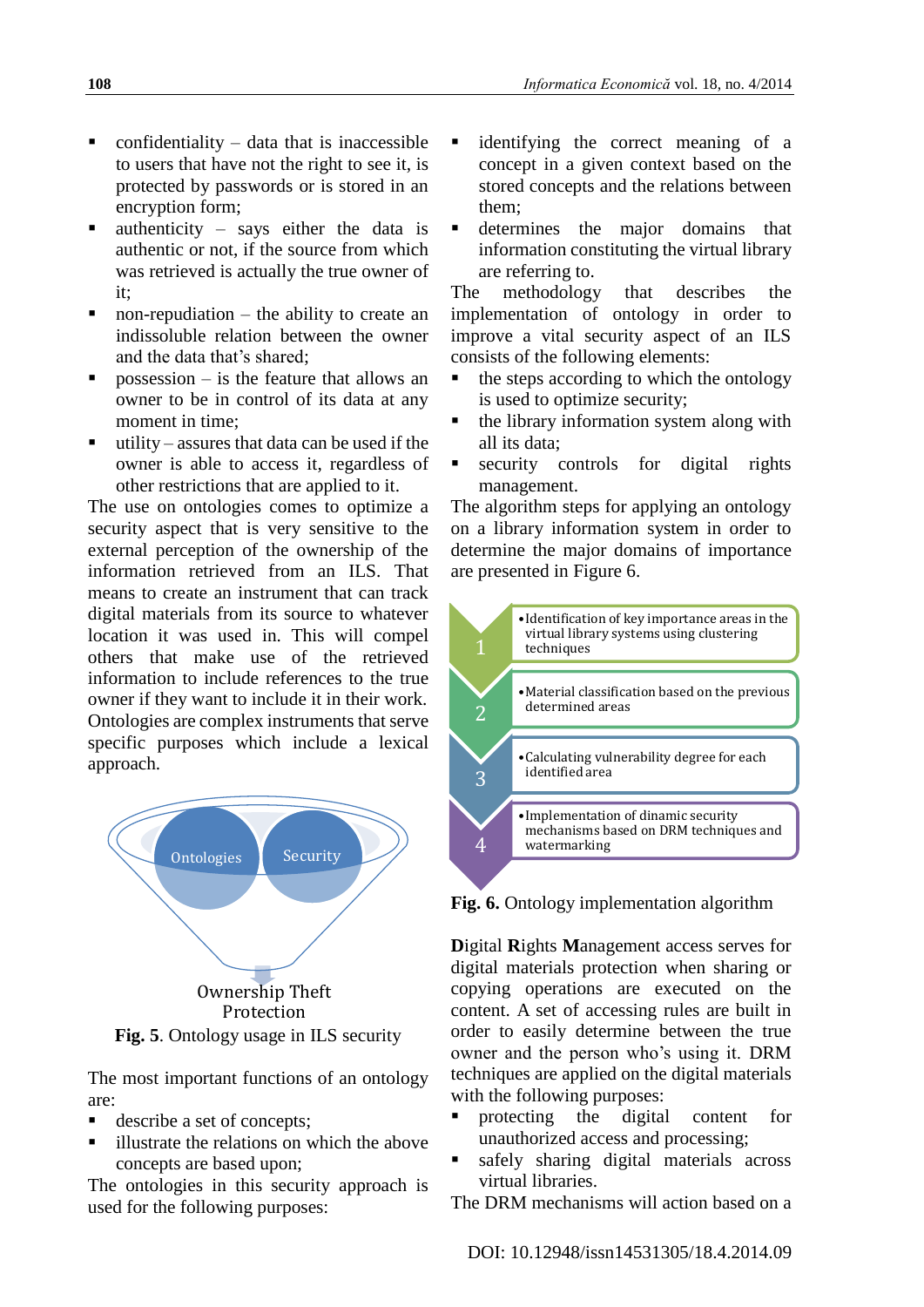set of digital rights that will give users access upon content based on the level of vulnerability established for each domain identified with the use of ontology. The following digital rights are meant to restrict users' access:

- consulting rights represent the right of accessing the material only for consultation purposes;
- usage rights are the rights that allow users to include the material in their work in its original form without altering whatsoever its content compelled to cite the original source;
- processing rights refers to the cultural dimension of the digital material that was taken from external sources and to the possibility of giving it new meaning but with the obligation of citing the original source.

## **6 Conclusion and Future Work**

Using a wide variety of information systems for activities such as acquisition, storage, retrieval or data mining and most important sharing, a virtual library has the role to increase the academic scientific level and also to improve the quality of its provided services to the end users.

In this way a virtual library must protect its cultural heritage in its evolution through different types of systems. A cloud based library information system has other vulnerabilities than a client-server based system with regards to its content. The content is the one that must be kept safe in order that all other library services that are based upon it to work properly.

The content protection through the use of DRM techniques is not a new concern but it's definitely a challenging one. The optimization process is based upon the success of the main three directions approached: the success of the ontology implementation, the correct vulnerability classification and a good integration of the DRM controls.

#### **Acknowledgement**

"This paper is supported by the Sectorial Operational Programme Human Resources Development (SOP HRD), financed from the European Social Fund and by the Romanian Government under the contract number SOP HRD/159/1.5/S/136077".

#### **References**

- [1] P. Mell and T. Grance. "The NIST definition of cloud computing." NIST, 2011
- [2] P. Pocatilu, F. Alecu and M. Vetrici, "Measuring the Efficiency of Cloud Computing for E-learning Systems," *WSEAS Transactions on Computers*, vol. 9, no. 1, pp. 42-51, 2010.
- [3] G. Garrison, S. Kim, R. Wakefield, "Success Factors for Deploying Cloud Computing," *Communications of the ACM*, vol. 55, no. 9, 2012, pp. 62-68
- [4] R. Yeluri and E. Castro-Leon, *Building the Infrastructure for Cloud Security*, Apress, 2014
- [5] S. C. Popa, M. C. Avornicului and V. P. Besfelean, "Using AMDD method for Database Design in Mobile Cloud Computing Systems," *Informatica Economica*, vol. 17 no. 1/2013, pp. 27-39
- [6] B. Williams, *The Economics of Cloud Computing*, Cisco Systems, 2012
- [7] Synergy Research Group, Microsoft Cloud Revenues Leap; Amazon is Still Way Out in Front [Online], available at: [https://www.srgresearch.com/articles/mic](https://www.srgresearch.com/articles/microsoft-cloud-revenues-leap-amazon-still-way-out-front) [rosoft-cloud-revenues-leap-amazon-still](https://www.srgresearch.com/articles/microsoft-cloud-revenues-leap-amazon-still-way-out-front)[way-out-front,](https://www.srgresearch.com/articles/microsoft-cloud-revenues-leap-amazon-still-way-out-front) 29 October 2014
- [8] AWS Products and Services Global Compute, Storage, Database, Analytics, Mobile, Application, and Deployment Services. available at: [http://aws.amazon.com/products/?sc\\_ica](http://aws.amazon.com/products/?sc_icampaign=ha_en_WhatIsAWS) [mpaign=ha\\_en\\_WhatIsAWS](http://aws.amazon.com/products/?sc_icampaign=ha_en_WhatIsAWS)
- [9] Google Cloud Platform Google Developers, available at: <https://developers.google.com/cloud/>
- [10] What is Microsoft Azure? Why It's Better, available at [http://azure.microsoft.com/en](http://azure.microsoft.com/en-us/overview/what-is-azure/)[us/overview/what-is-azure/](http://azure.microsoft.com/en-us/overview/what-is-azure/)
- [11] G. Webber-Cross, Learning Windows Azure Mobile Services for Windows 8 and Windows Phone 8, Packt Publishing, 2014